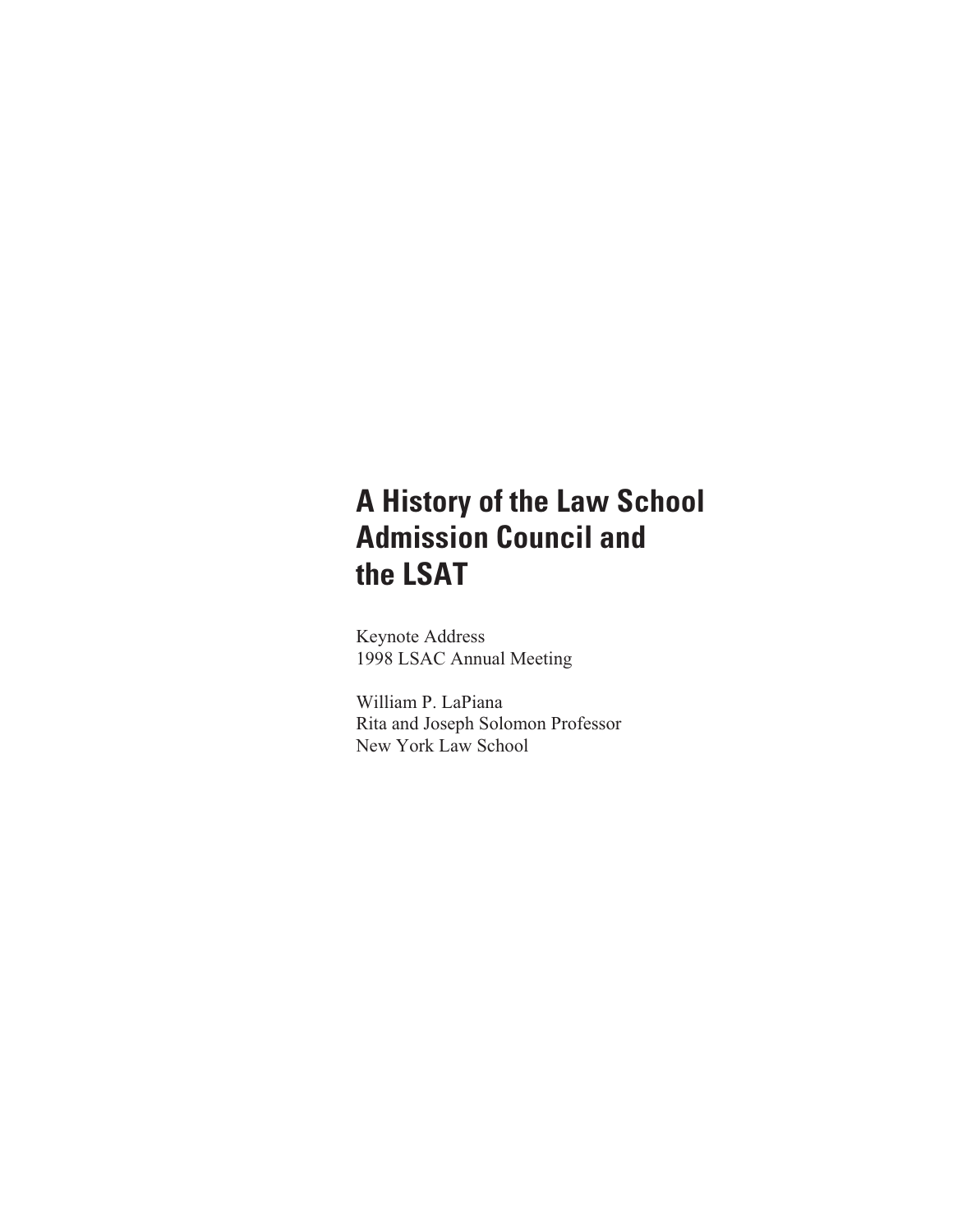Editor's note:

This pamphlet reprints a speech by Professor William P. LaPiana on the history of the LSAC and the LSAT. This speech was delivered at the LSAC Annual Meeting on May 28, 1998. LSAC staff added to this edition the running time line at the bottom of these pages. It was not part of Professor LaPiana's address.

Copyright © 2001 Law School Admission Council, Inc., and the author.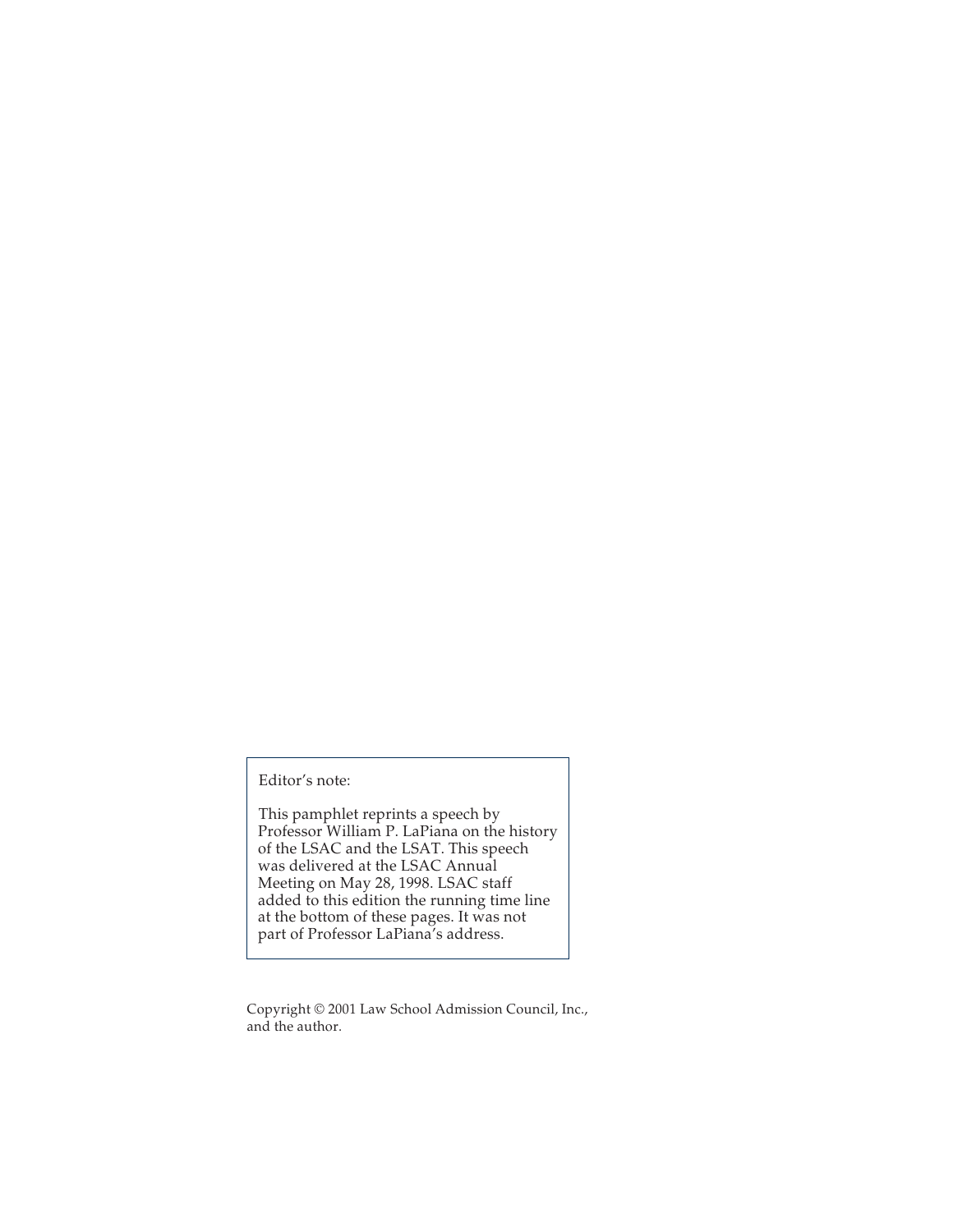This year the LSAT is 50 years old. It is, like many of us here today, a child of the baby boom. And like every boomer, it faces some difficult questions: how will I care for my parents in their senescence? Do my child of the baby boom. And like every boomer, it faces some difficult children love and respect me—and will they ever grow up? And, what will happen as I age—and die?

I don't want to push this conceit too far, but this simple topology sets the stage quite succinctly for my comments today, which concern, first, the circumstances of the LSAT's birth and its relationship to its parents, the law schools; its relationship to its children, the American legal profession in the late twentieth century; and the prospects for its future.

On May 17, 1945, Frank H. Bowles, admissions director at Columbia Law School, wrote to the then president of the College Entrance Examination Board, John Stalnaker. Bowles suggested that the two men discuss the creation of "a law capacity test" to use in admissions decisions. The current test used by Columbia, in Bowles's judgment, was unsatisfactory. He set out seven criteria for the new instrument: (1) high predictive value defined as a correlation coefficient of .70 or higher, (2) "discrete measure of capacity for law study insofar as that capacity can be isolated," (3) high reliability, (4) no more than one and one-half hours in length, (5) sensible and observable relation to the study of law, (6) "results easy to interpret," and (7) low cost. The reply came from the new head of the CEEB, Henry Chauncey. The project was of interest, but Chauncey cautioned Bowles that some of these aims might have to be sacrificed to achieve others.

The idea of an admissions test did not spring Minerva-like from the brow of Frank Bowles. Although it is not much discussed, the use of standardized tests as a part of the law school admissions process antedates the LSAT by decades. Two tests were well known and used. In the mid-1920s, George D. Stoddard, a psychologist at the University of Iowa, and Merton L. Ferson, dean at North Carolina and then at Cincinnati, collaborated on a test published by West. Starting in 1930, Yale Law School used a test developed by the university's Department of Personnel Study. Both these tests were consciously and explicitly designed to supplement other criteria and especially to provide some control on the wide variation in the meaning of college records. As one of the principal participants in the Yale effort put it, the purpose was "[t]o provide some check upon the validity of undergraduate records and to furnish a common denominator of educative promise." Fifteen years earlier, Dean Ferson made the same point, and also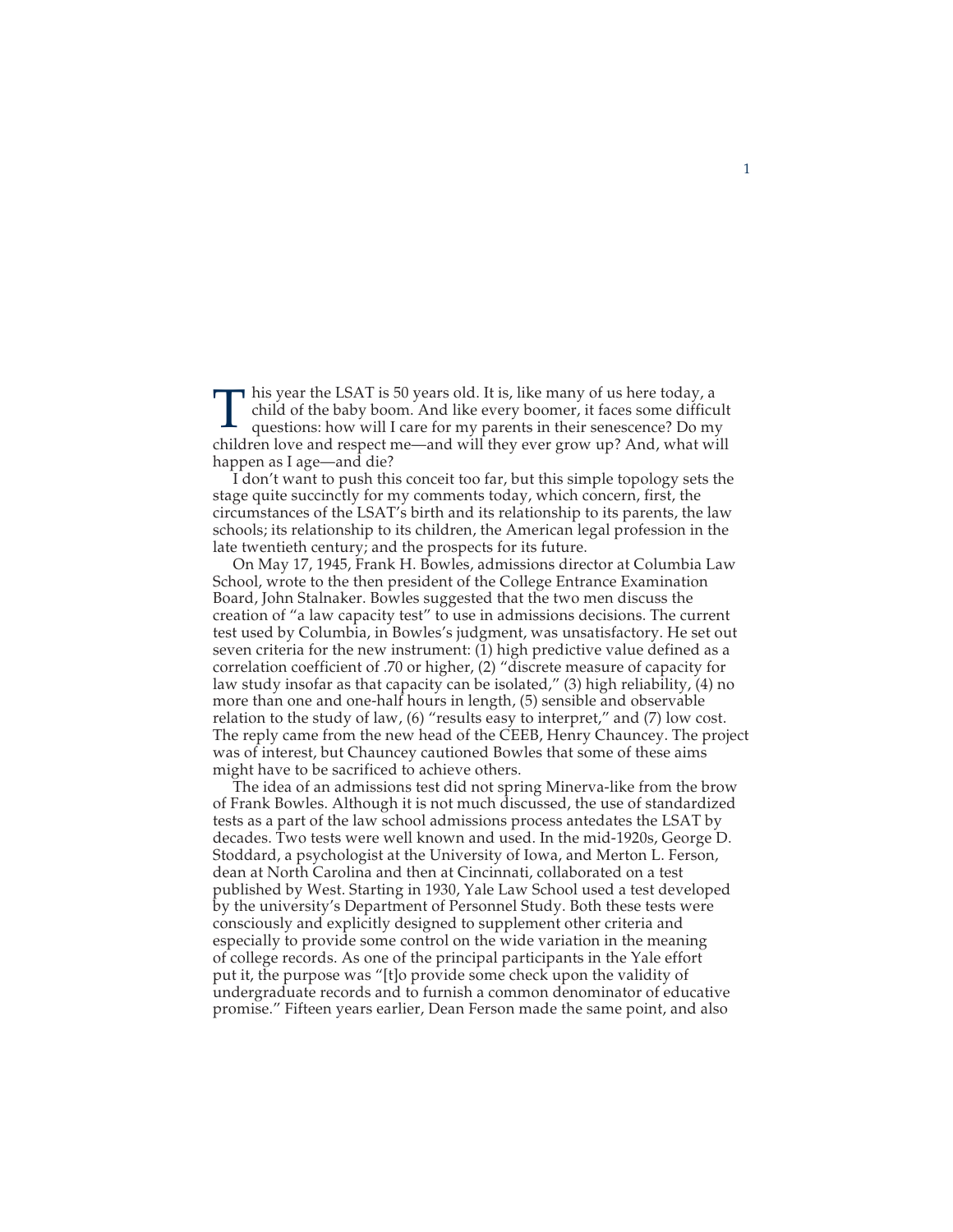emphasized the possibility of using such a test as a tool for counseling prospective students.

All those who discussed these tests in print, however, acknowledged that they were not and neither could nor should be the sole criteria by which admissions decisions were made. As Henry Witham of the University of Tennessee put it in reporting his school's experience with the Stoddard-Ferson test: "The tests discover inherent mental ability (as applied to law), but do not show the will to work nor the capacity for work." According to Witham, the test's usefulness came in its ability to predict lack of success—students who did poorly on the aptitude test usually did poorly in law school. The predictive value of the test, he added, was enhanced when combined with a judgment about the applicant's desire and ability to work. He explained those criteria:

Desire to work is self-explanatory. Under ability to work are included health and prior education, work outside of law school such as newspaper work, college annual, college sports, etc., social activities, and any number of outside distractions which might claim the student's time and thought. A student has ability to work in direct proportion to perfect health and prior education and in inverse proportion to his interest in outside distractions.

 $\Lambda$ <sup>t</sup> Yale, according to the dean, the school's own aptitude test formed<br>part of the second stage of a two-step admissions process. Applican<br>who survived screening based on a written application "which part of the second stage of a two-step admissions process. Applicants who survived screening based on a written application "which required the applicant to disclose most of his life history, good or bad," college grades, and two letters of recommendation were invited to take the test and to have an interview with a member of the admissions committee. While exact processes varied, it seems that schools which did use aptitude tests adamantly maintained that the resulting scores were but a part of the admissions decision. To an important degree, decisions were made on a subjective judgment of capacity and willingness to work.

But these discussions also revealed a strong underlying belief in the existence of "aptitude" and the ability to measure it. The Stoddard-Ferson and Yale tests resembled each other. Both made use of various tests of verbal skills as represented by questions dealing with synonyms and antonyms, verbal analogies, reading comprehension and recall, and some sort of test designed to be specifically "legal." The Stoddard-Ferson effort even included a test of reading comprehension based on an excerpt from Langdell's Summary of Contracts (which Dean Ferson, at least at one time, thought might be too difficult). At the University of Wisconsin, a study of various predictive measures found that the Yale test had no advantage over a standard intelligence test, which, according to one of the Wisconsin researchers, it

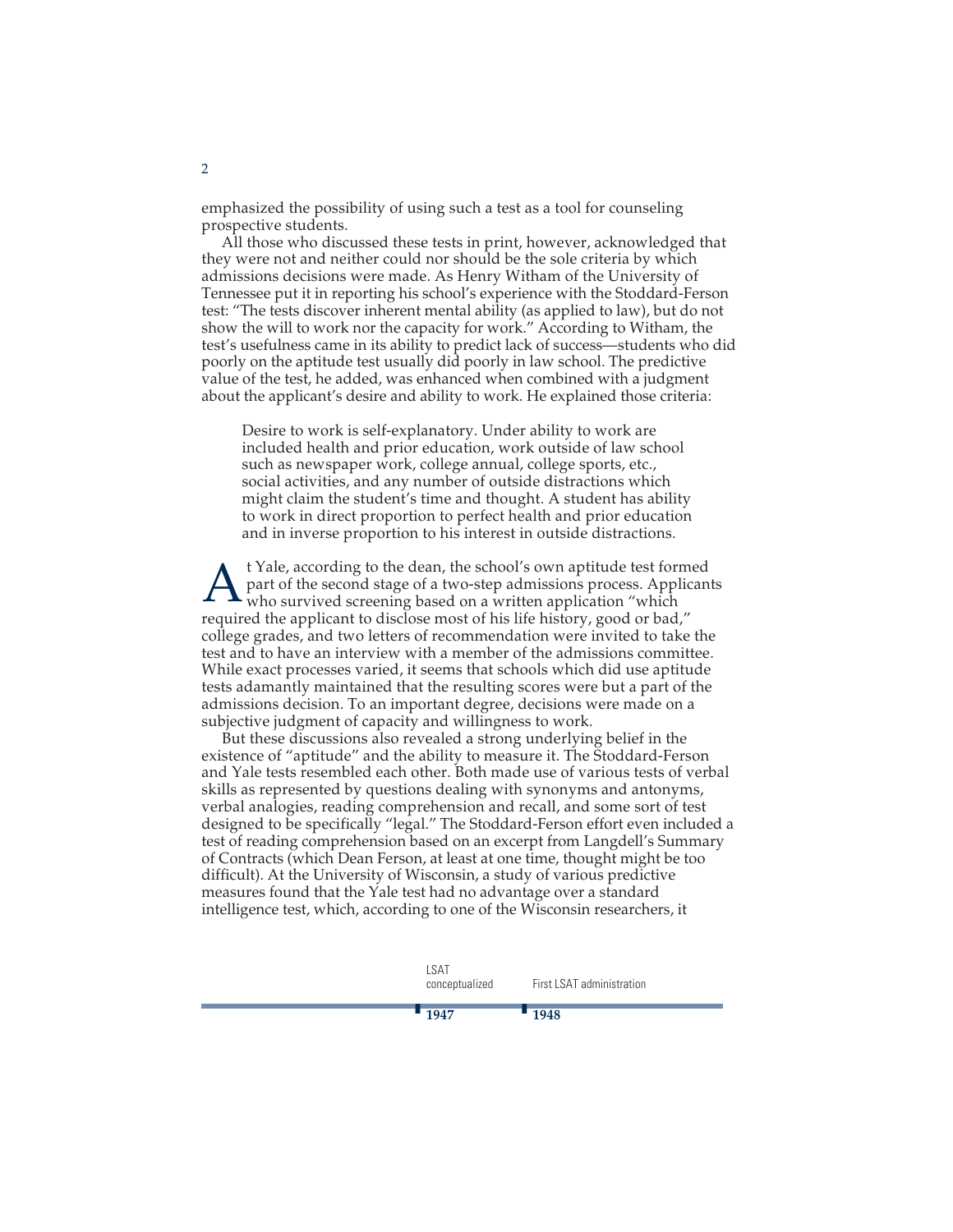resembled. The point, of course, is that the "legal" tests were based on the sort of intelligence tests developed in preceding decades and widely used for the first time to test Army recruits during the First World War.

The use of those tests in creating the World War I armed forces was itself a milestone in American life. As the most acute student of those developments has written, the aptitude tests used by the Army marked "a significant break with civilian intelligence measuring instruments." Besides the modifications necessary for mass administration and grading, more unusual "was the orientation of the test toward the production of qualified recruits completely objectively determined." The creation of the Army tests, John Carson has written, "completed a process—already begun, to be sure, within civilian psychology—of remaking mental testing into a new sort of endeavor, one in which professional judgment was subordinated to objective determination and statistical manipulation."

I nderstanding what these developments meant for the creation of the<br>
concentrate on what the law schools wanted. Bowles's letter seems to have<br>
hed no direct rate on what the law schools wanted. Bowles's letter seems to h American legal profession is a complex undertaking, but for now I want to had no direct consequences until the summer of 1947 when representatives from Columbia met with representatives of the testing organization. Present at that meeting along with Bowles was Professor Willis Reese of Columbia who would play the leading professorial role in the development of the LSAT. William Turnbull's memorandum of the meeting was dated July 30, 1947. In his view the primary purpose of the meeting was to familiarize Reese with the CEEB. Bowles, whom Trumbull described as "apparently the person who has pushed to have the Board take over the problem" of improving Columbia's procedures, wished to invite Harvard and Yale to join the project to design a test the results of which would correlate with first year grades, "on the assumption that first-year performance is highly correlated with later success in law school and in legal practice." Correlation with success in taking the bar examination was rejected because candidates often take the bar exam several times and "everybody passes them sooner or later." Finally there was preliminary discussion of the contents of the test, and paragraph reading, analogies, syllogistic reasoning, "inconsistencies" and "practical judgment" were all mentioned. Finally, Bowles

suggested that the project be financed by contributions of three or four thousand dollars from each of the three schools.

All the important themes in the story of the creation of the LSAT are evident in this report of the first substantive meeting between the testing professionals and the legal educators. First, and perhaps most important, the validity of the LSAT was linked to its correlation with grades in the first year of law study. A similar correlation was used to measure the usefulness of the pre-war tests, and the dismissal of the criterion of success on the bar examination was even more

6,750 LSATs administered

LSAC membership: 22 law schools

**<sup>1951</sup>**

## **<sup>1950</sup>**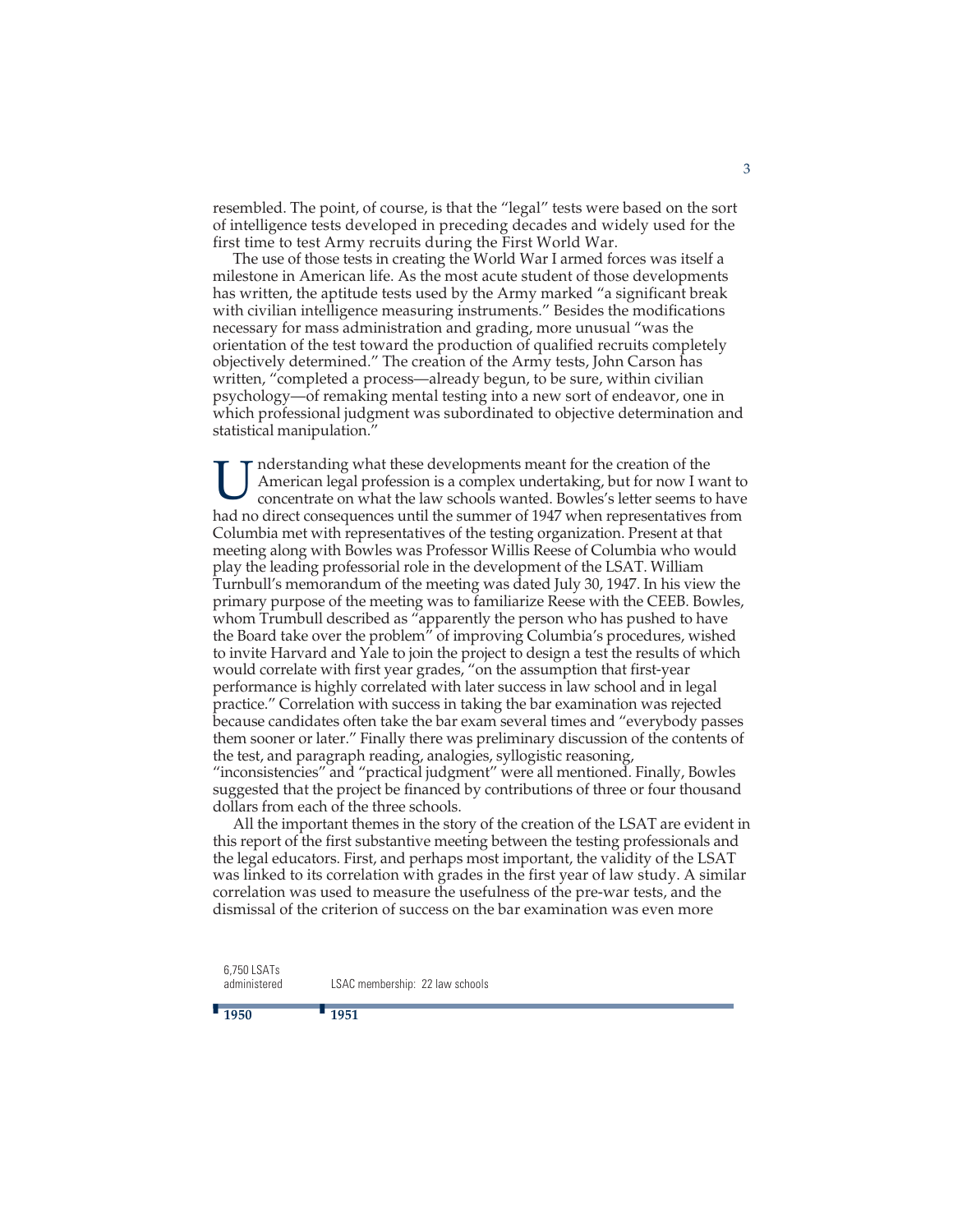telling. As the modern American law school solidified its position in the profession and extended and to some degree realized its claim to being the best possible preparation for the practice of law, its relationship to the bar examination became more and more problematic. Except for those few schools which retained the "diploma privilege," allowing their graduates to automatically become members of the bar, law schools and the bar examination authorities were forced into an often uncomfortable relationship. The student with a law degree, the product of a legal education, had to pass yet another hurdle, one over which the school had no control. Langdell himself had tried to separate graduation from admission, emphasizing the differences between an examination in a course, set by a teacher who had taught a specific approach to a subject, and a bar examination the content of which is determined by other criteria. At the very beginning, then, the LSAT was linked to success in law school, not success at the bar. Of course, the use of first-year grades as the measure of validity was a practical decision. Access to those grades was completely within the schools' control, and the use of first-year grades would allow the first validity studies to be done quickly.

The content of the test was also set at that first meeting. The items described in Turnbull's memorandum were familiar: paragraph reading, analogies, syllogistic reasoning, "inconsistencies" and "practical judgment." It was not surprising, of course, that the test would look like other aptitude tests, especially if it was to be administered for the first time in a matter of months. As Chauncey wrote to an assistant dean at New York University later that fall, "The first test which will be tried out will contain materials from our files that seem a priori to be appropriate. Later we will prepare, with the help of representatives from the law schools, materials that are tailor-made for this purpose." In fact, the composition of the test was the least of the problems to be faced and solved in the short time before the first administration. Most important was spreading the word of the new project and finding law schools willing to participate. The more schools participating, the greater the numbers for testing validity and the more widely the costs would be spread.

**On August 15, 1947 representatives of Columbia, Yale, and Harvard law**<br>Board to discuss the new test.<br>Channel William and "The exhause labitation the tensor" schools met with Chauncey and other representatives of the College Board to discuss the new test.

Chauncey outlined the Board's plan, and "The only real objection that was raised with respect to Mr. Chauncey's plan," Reese wrote, concerned the cost of development of the test. Chauncey had suggested that each school contribute \$4,000 a year for three years with a like amount contributed by the College Board. This was a large amount of money—close if not equal to the salary of a faculty member. "With the thought of reducing the cost," someone made the suggestion that Chauncey contact other law schools to see if they might be

11,750 LSATs administered

LSAC membership: 36 law schools

## **<sup>1955</sup>**

**<sup>1956</sup>**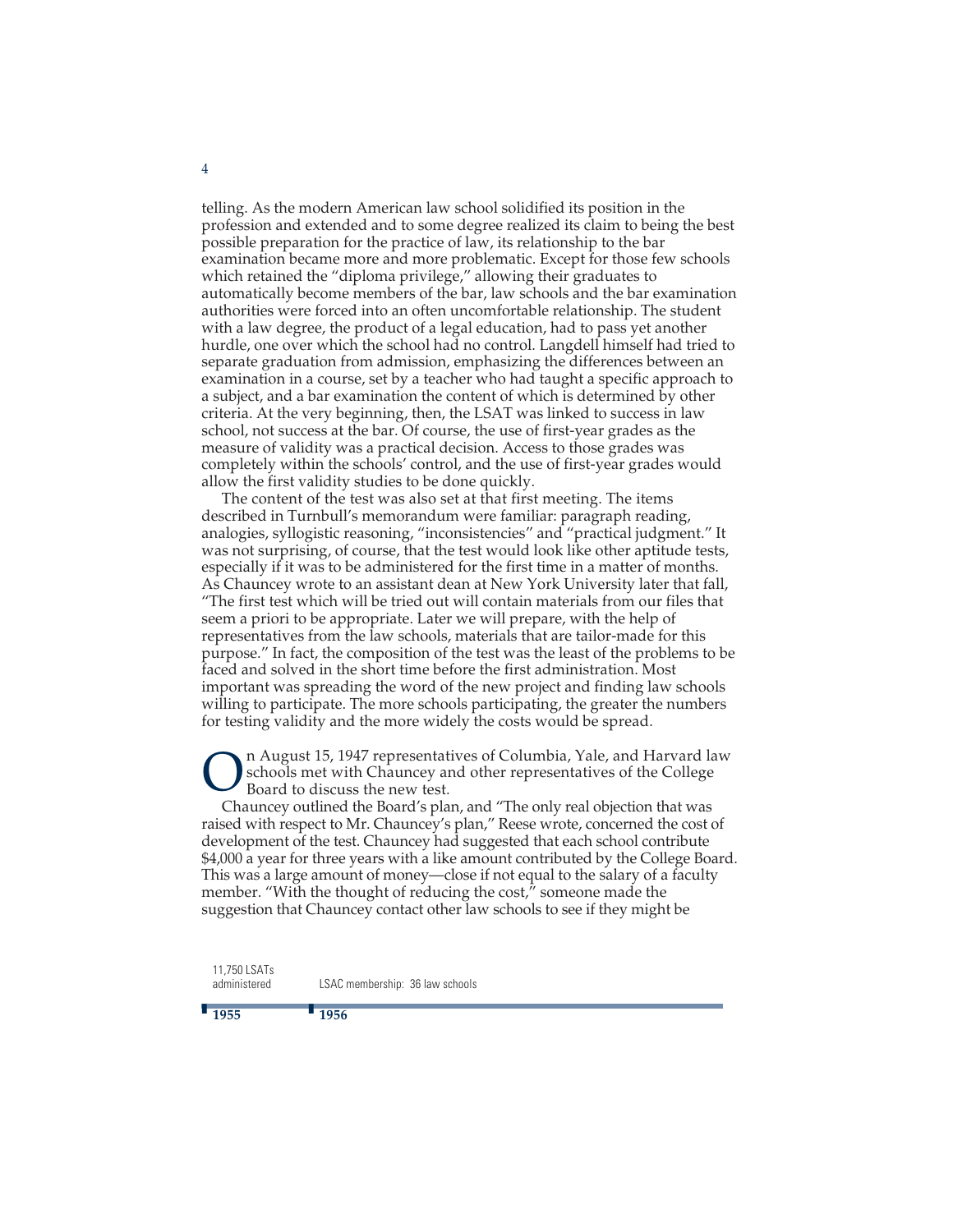interested in taking part in the development of the test and sharing the cost. The decision was made to write to all the members of the College Board which had law schools as well as to the University of Michigan and invite them to join with Harvard, Yale, and Columbia in planning and financing the test. Reese's narrative, contained in a letter to his dean, is carefully couched in the passive voice, making it impossible to know who first suggested seeking more participants. It was a most important decision, however, because it helped ensure that the creation of the test would also create a new organization of law schools.

The next few months were spent seeking support for the project. In August a form letter went to the deans of the law schools whose universities were members of the College Board, along with the dean of the University of Michigan's law school. The letter invited the school to serve on the Policy Committee for the test, contribute to the cost of the test, and give one-quarter of a faculty member's time to work on test development. An accompanying memorandum dated August 18 outlined what had been decided at the August 15 meeting, including the creation of the Policy Committee, testing of validity by comparison with law school grades, and financing arrangements.

The replies were favorable, though no dean was willing to donate a portion of a faculty member's time to the project. Even if a particular school did not use a test (though many did) or, like New York University's school, was "as yet unconvinced about the usefulness of an aptitude test as a method of selecting law students," like NYU they had "an open mind" and were quite willing to participate in what most described as an experiment. Monetary support would be forthcoming, too, although several schools first had to seek approval of the central university administration.

On October 20, 1947 Chauncey had what was probably the most crucial meeting in the quest to create support for a law school admissions test. He traveled to Cambridge for an audience with Erwin Griswold, dean of the Harvard Law School. Griswold told Chauncey that Harvard certainly could use such a test to make decisions on "those borderline on college record and those from unknown colleges." Harvard, as Louis Toepfer described many years later, had "a very complex system for the evaluation of college grades, and . . . had built up a lot of tables predicting what a certain average at a particular college meant." The dean told Chauncey that those tables were based on the classes of 1928-1934, were "hopelessly out of date," and no new data could be expected until about 1954. Years later, Toepfer described the problem as "the return of the veterans and the flood of candidates from many places and many colleges" for which no data existed; "there wasn't any reasonable way to work the old system anymore." The test, therefore, would be of real benefit to Harvard, and Griswold promised cooperation.

23,800 LSATs administered

**<sup>1960</sup>**

LSAC membership: 89 law schools

**<sup>1961</sup>**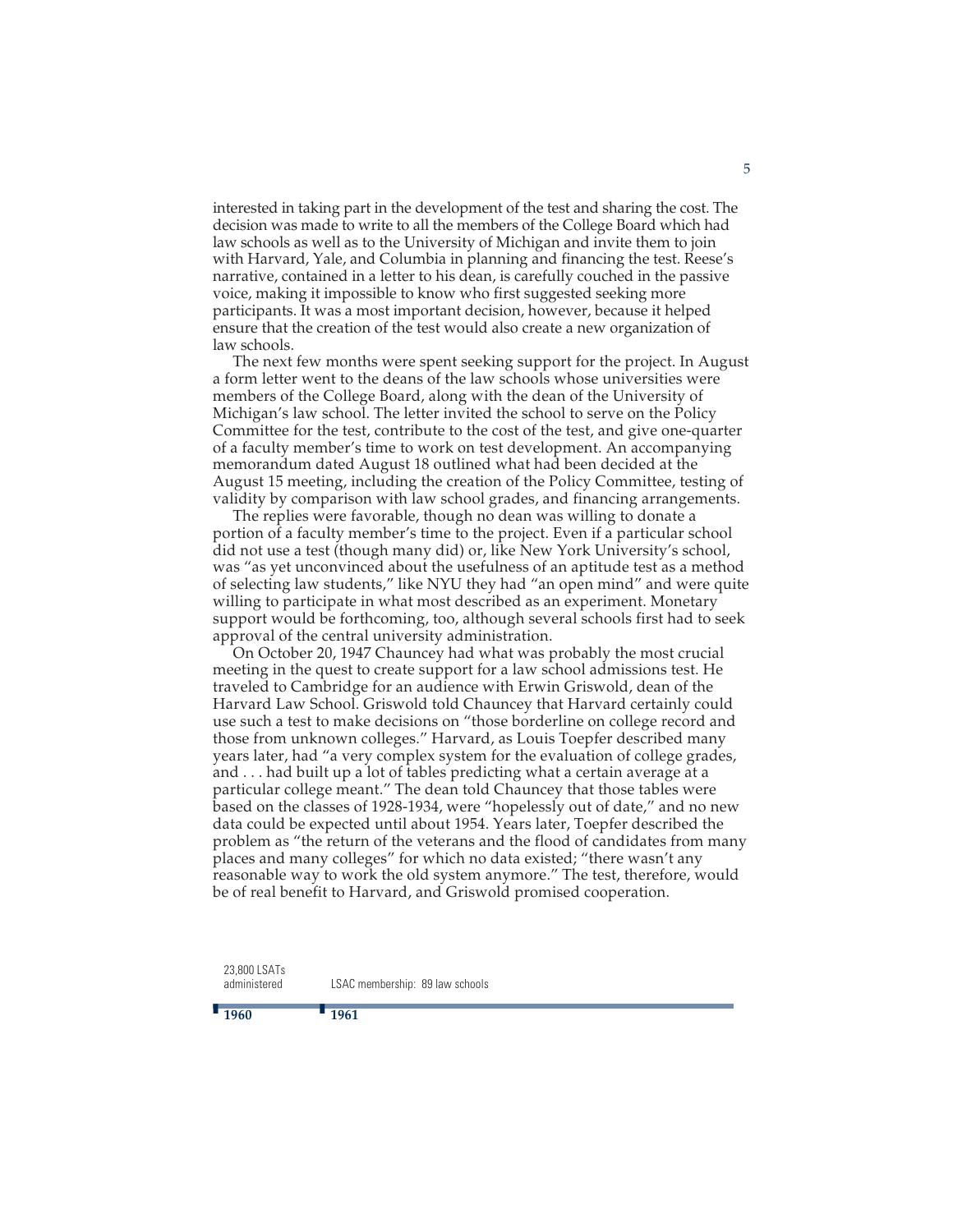Once the project had been anointed in Cambridge, matters moved quickly. Before meeting with Griswold, Chauncey had sent a letter to the deans of the law schools at Rutgers, Northwestern, Syracuse, Stanford, Cornell, the University of Southern California, New York University, the University of Pennsylvania, Yale, and Harvard inviting them to a meeting in Princeton to discuss the proposed test. If the LSAT has a birthday, it is the date of that meeting, November 10, 1947.

We are fortunate to have a very detailed record of what went on at that meeting. For the moment, the most interesting discussion involved the addition to the test of questions designed to test "general culture" or what would come to be known as "general background." Most of the discussion at the November 1947 meeting on this question involved a screen that would catch those whose preparatory education had been excessively technical and deficient in the study of literature and history. It was rejected. The view of George Braden of Yale prevailed. For him, a candidate is "eligible from a cultural point of view if you have a college degree and a good college record plus a legal aptitude test."

And that's what the LSAT did for its parents: it gave them a tool to screen applicants at a time when the applicant pool and the credentials brought to the process by those in the pool were changing and difficult to judge by existing criteria. Over the next 50 years the LSAT and LSAC would continue to serve their original function. But this ambitious child did much more. Any parent would be proud of offspring as materially successful as the LSAT. The original investment made by the schools was paid back within a year and the continuing income stream the test provided, especially once the original financial arrangements between ETS and the LSAT advisory council (the ancestor of the LSAC) were revised, made possible a wide range of services. Extensive research in making the admission process better has been a hallmark of the last 50 years, and certainly will and must continue.

 $\mathcal{T}e$ 'll turn to the future in a moment, but first I want to make some observations about the second part of my original conceit, the relationship between the LSAT and its children—who are, of course, us and which at the moment is not altogether happy. The test and some part of the profession are mired in a dysfunctional relationship, and in some quarters, at least, parricide is openly advocated. The charge is that the LSAT has nothing to do with merit but rather with testing and rewarding subordination to a cultural norm imposed by the few on the many to the detriment of everyone who is not of the dominant group, which is usually assumed to be white, non-Hispanic males. Some have gone so far as to charge that the LSAT was created to keep undesirables out of law schools. These are not charges which can simply be dismissed out of hand, but I hope to outline for you a history which tells a much different story.

| $-1965$ |                              | $-1966$                          | $-1968$                                                                        |
|---------|------------------------------|----------------------------------|--------------------------------------------------------------------------------|
|         | 44,900 LSATs<br>administered | LSAC membership: 105 law schools | Law School Admission Test Council<br>incorporated under New York education law |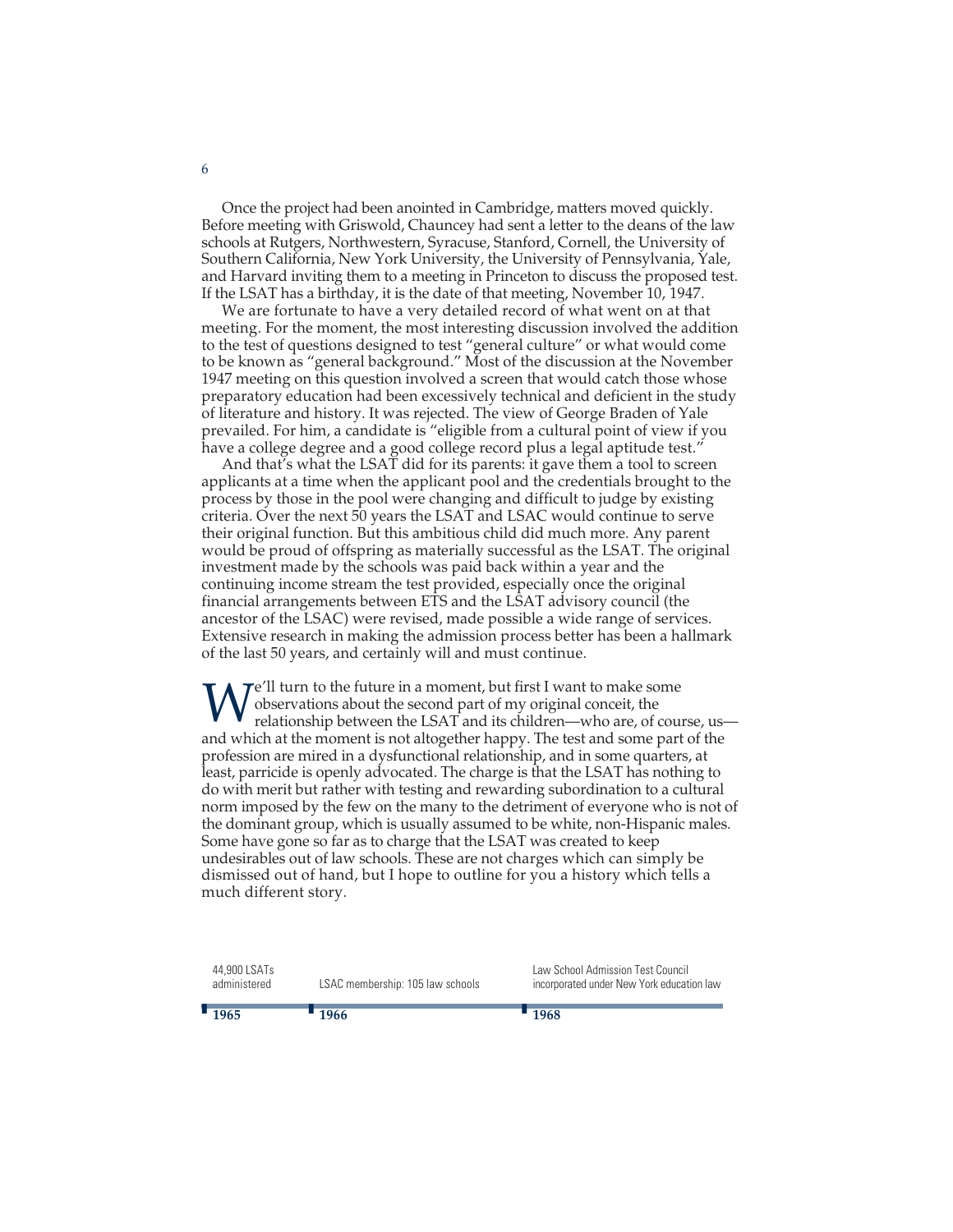First, there is no doubt that there is a terrific and inescapable tension between the use of standardized tests and individualized decision making, and that tension has been part of American life since the transformation in the use of testing that occurred during the First World War. And there is also no doubt that individualized decision making is only as fair and equitable as the person making that decision. Remember Witham of Tennessee and his judgments about willingness and capacity to work. One can only imagine what factors, beyond those he openly discussed, went into that determination. On the other hand, if one believes in the relative validity of the test results, then their widespread use in admissions decisions can be seen as a net gain for fairness. To the extent that the role of individual prejudice is reduced, possibilities are assumed to be opened to more and more people. In this story, even, eventually, to women.

In the pre-war period, however, aptitude testing of applicants for law school was seen as a device for weeding out those who would not be able to successfully complete the course of study. The goal was not identifying the best and the brightest to whom the bountiful opportunities of a legal career would be opened, but rather to be able to tell the least talented that attendance at law school would be a waste of time and money. Testing was not so much a means of selecting future lawyers but of discouraging the manifestly incapable, of increasing the "efficiency" of legal education.

Given the often stated uses of testing, it seems that the gate to the legal profession was guarded not by admissions testing but by more subtle social pressures and attitudes that told young men (and certainly all but a very few young women) that certain goals were simply beyond their reach. Any attempt to understand the existence of invidious discrimination in law school admissions before the creation of the LSAT must begin with the fact that American law schools were not as homogenous in the first half of the twentieth century as they are at its end, and that a college degree was not a prerequisite to a legal education and admission to the bar until after the Second World War. Although some members of the profession, both practitioners and academics, did everything they could to eliminate part-time legal education (usually in night schools) and to make a college degree a necessary credential for every lawyer, they did not succeed. Throughout the 1920s and 1930s, the professionalizing and standard raising ideology of some lawyers was met and to a great degree countered by the idea that becoming a lawyer was a peculiarly American way to advance in the world and become successful. Ritual invocations of the privations endured by Abraham Lincoln in his quest for education outside of formal institutions actually seemed to express a powerful belief that simply would not be denied. At the same time, the failure of exclusionists meant only that a parallel track was preserved for the undesirable—they could still be kept from some legal jobs.

| 107,500 LSATs<br>administered | LSDAS launched                   | Law School Admission Test Council<br>becomes Law School Admission Council |
|-------------------------------|----------------------------------|---------------------------------------------------------------------------|
| 1970                          | $-1971$                          | $-1973$                                                                   |
|                               | LSAC membership: 117 law schools |                                                                           |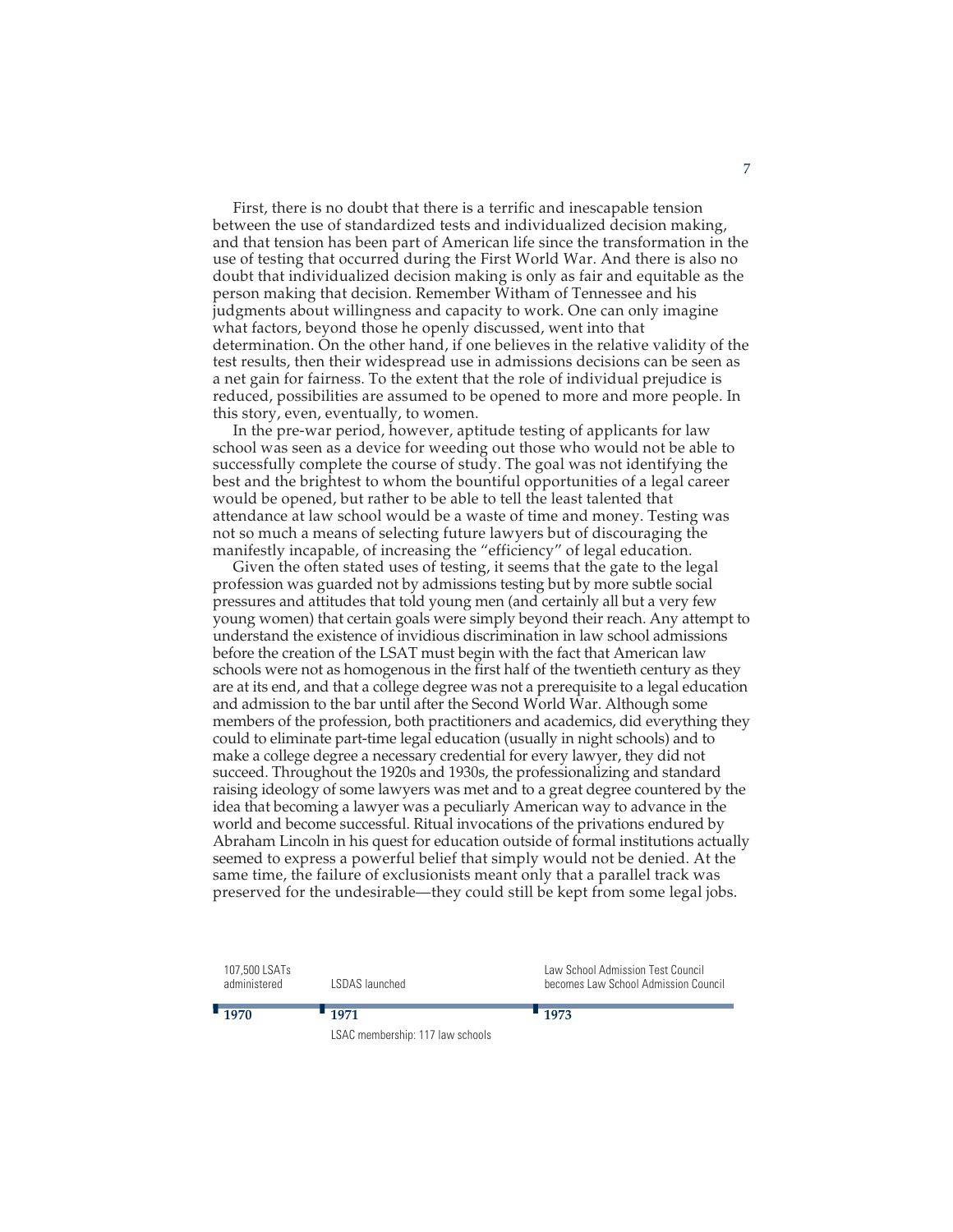Equally important to understanding the pre-LSAT world of admission to law school is an attempt to recapture the contours of discrimination and social stratification in the pre-War period. Specifically, the extent and virulence of discrimination against Catholics and Jews, whether or not they or their parents were actually immigrants, is often forgotten. Prohibition, of course, has long been recognized as an attack on the culture of European immigrants and their descendants who were not of Anglo-Saxon stock, but it was only the most dramatic and therefore most remembered manifestation of the phenomenon. The collapse of much of the power of these exclusionary sentiments, at least in the major urban areas of the United States, in the wake of the New Deal and the War, is only now beginning to receive scholarly attention. In short, admissions testing before the War was not needed to exclude cultural minorities. Discrimination against them was acceptable and, quite frankly, practiced.

With the end of the Second World War, American society found itself on the threshold of a new world. Returning veterans were promised educational benefits which would mean that young men who had never imagined gaining a college education now had the financial ability to do so. They may also have found the imagining somewhat easier. As the War continued and the need for trained enlisted men and officers increased, many young working class white men received training not only in technical specialities but also had the opportunity to become officers. Having had the experience of being leaders, they may have found it easier to believe that higher education was not beyond their abilities. For whatever reasons, white male veterans returned from the war with new possibilities for making their place in American society.

Remember the original opposition to the inclusion of a test of general culture. George Braden's statement that a college degree was enough cultural background had revolutionary implications. And he may not have been alone. Years later Ben Schrader of ETS remembered the view of what he called the "law school group": "As long as you went through college, you would be on an equal footing with anybody else." Since the GI Bill certainly made college more accessible to white male veterans, the decision to limit the test to aptitude and to avoid testing specific knowledge might actually have diminished cultural bias, at least towards some white males who might otherwise be stigmatized as working class ethnics.

In addition, the founders of the test were adamant that it could not and must not be the only criterion for admission. The entire rationale for the test was the need to supplement the information supplied by the undergraduate record. The original understanding, John Winterbottom of ETS wrote in 1955, was that "scores on the test were to be used *along with* prelaw grades, recommendations, and other information as an aid in admissions." In addition, while some schools may have been in the position to be highly selective in admissions, Schrader remembered that in the "early days" the mean score of those admitted to law

133,300 LSATs administered **<sup>1975</sup> <sup>1976</sup>** Law School Admission Services, Inc. created as a Delaware nonstock corporation, assumes responsibility for most Council operations **<sup>1979</sup>**

First Canadian members join the Council

LSAC membership: 174 law schools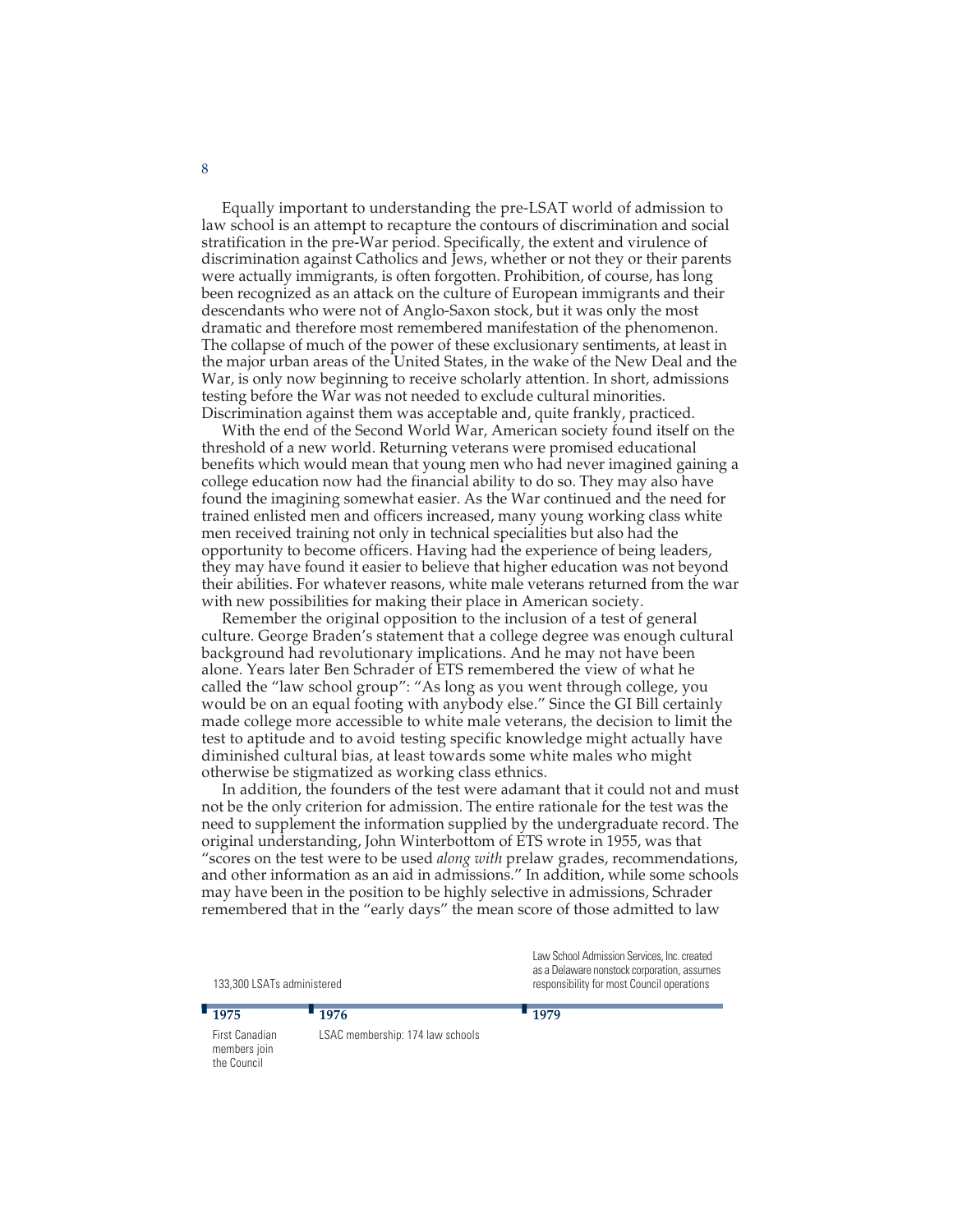school was not much higher than the mean score of all applicants. Years later, Emerson Spies put it simply: "There was not a great growth in those initial years. That's because there wasn't a great need for the test in those early years, let's face it." A single vignette, however, says it all. In March, 1950 a law school representative wrote A. Pemberton Johnson, Winterbottom's predecessor as project manager for the LSAT, explaining, at his admission committee's request, why they admitted a candidate whose LSAT was 50 points lower than that of the next lowest admitted candidate. The candidate was a college and medical graduate and "had just returned after a long period of war service in the Army Medical Corps" and, therefore, was "out of touch with the ordinary collegiate academic materials and procedures." He did a respectable job in his first-year studies. Johnson replied:

We firmly believe that the general finding of the validity of the LSAT combined with prelaw college grades are no substitute in certain individual cases like this for the exercise of sound judgment based on experience.

F rom the beginning the LSAT was meant to be a tool, and from the beginning the magic of the "objective" numerical score exercised is power over the legal academic mind. beginning the magic of the "objective" numerical score exercised its power over the legal academic mind.

Those who thought about the matter, however, always knew that the number alone could not make an entering class. Yet the number may have had profound effects. I've given you my hypothesis that after the War the LSAT may have made it more possible for white male ethnics to attend law school. Even more important may be what happened a generation later when the children of those veterans came of age. As the demographics changed and more and more of those included in the great demographic wave decided to go to law school, the LSAT became much more than a screen for sifting out those who had little chance of success. It became a sorting mechanism helping to control admission not to the legal profession but to its most remunerative levels. The Yale Law School has been described as America's equivalent of the great French institutions that train that nation's most powerful civil servants. One need not accept the literal accuracy of the comparison to accept the gist—graduation from one of the highly selective law schools was a ticket to economic success and maybe even to political power. As people whose grandparents had been the despised corruptors of old stock white Protestant America grew up in relatively homogenized suburbs, and attended well financed public schools (and in some instances private schools which their newly successful and ambitious parents could afford), they received the kind of training both at home and at school that prepared at least some of them to do well on the sort of test the LSAT is. In the end, the story may not be a totally sad

| 108,000 LSATs administered |                                  | Law School Assured Access Program created to<br>provide "loans of last resort" to law students;<br>total amount loaned in its first year: \$60 million |
|----------------------------|----------------------------------|--------------------------------------------------------------------------------------------------------------------------------------------------------|
| $\blacksquare$ 1980        | $-1981$                          | $-1983$                                                                                                                                                |
|                            | LSAC membership: 187 law schools |                                                                                                                                                        |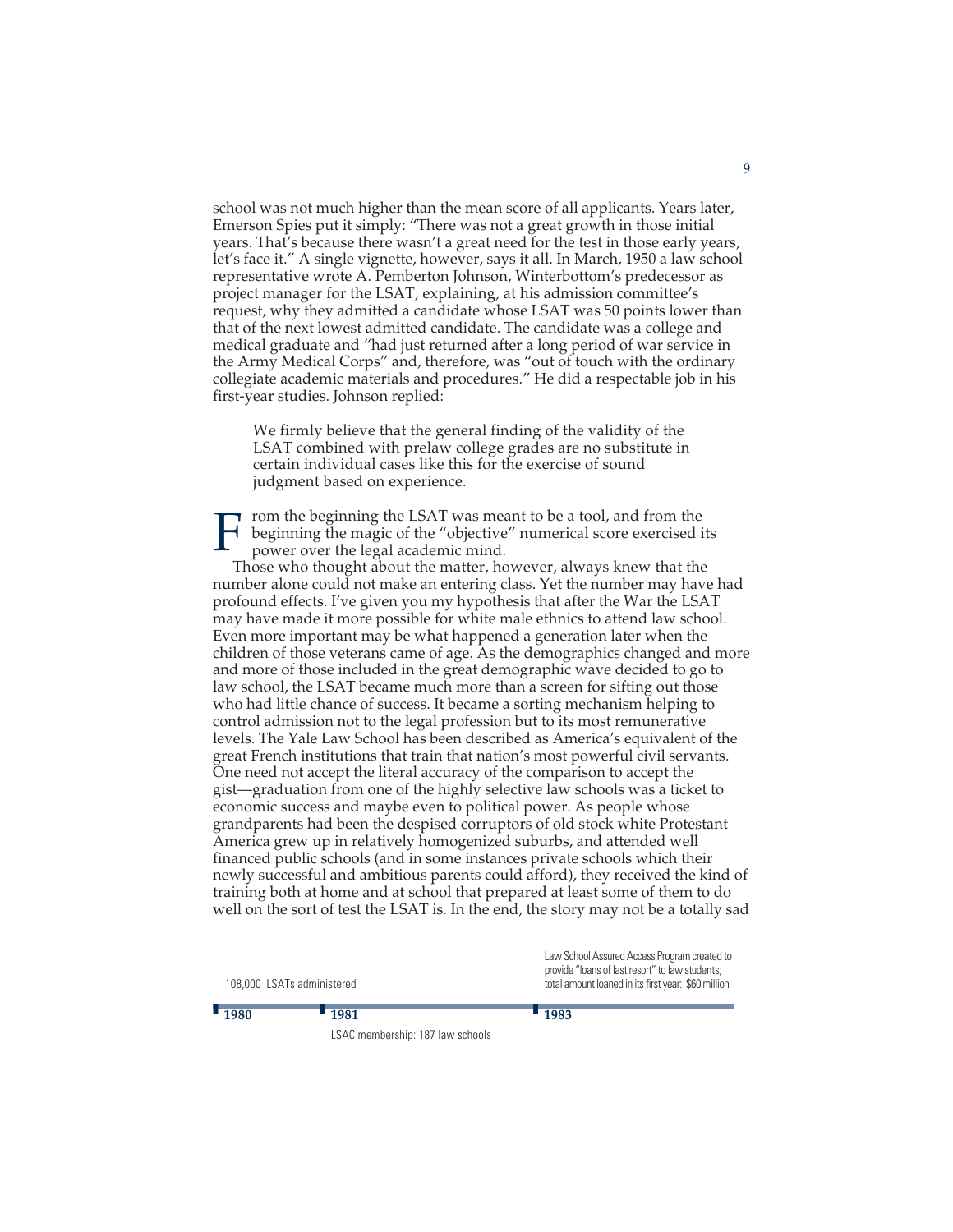one after all. The LSAT and standardized tests in general may indeed have helped in greatly broadening the possibilities for success for people whose grandparents could not even dream of the lives their grandchildren lead, bringing a kind of diversity to every facet of the American legal profession unimaginable before the Second World War.

Great social change does not happen painlessly, however. In the 1970s the "truth in testing movement" gave expression to an important theme of American cultural and social history, the populist suspicion of experts, intellectuals, and unaccountable power. It also represents a resurgence of the desire for individualized determination and judgment. Not surprising, perhaps, since the test by then had become much more of a sorting mechanism. Paradoxically, however, that theme gave way to another which exalted the test above all other criteria. The assault on affirmative action has lead to a perversity which would have driven the founders of the LSAT to utter distraction. Somehow the test score has become the only criterion for admission—at least, where it is used it must be used mercilessly and without subtlety. Just as horrifically, law schools are now rated on criteria which give an utterly disproportionate importance to the test scores of the entering class. The reputation of a school becomes its LSAT median—a frightening result. Even more distressing is legislation in one state which tied levels of financial aid for publicly supported law schools to the LSAT scores of students.

I believe that a careful and detailed study of the history of the LSAT and LSAC will reveal a story the outlines of which I have given you today.<br>The standardized test has played an important role in opening the legal believe that a careful and detailed study of the history of the LSAT and LSAC will reveal a story the outlines of which I have given you today. profession at all levels to men and women whose ancestors had been the object of merciless prejudice and overt discrimination. This does not mean that the test is a foolproof gauge of something called merit. It is merely what it was designed to be—a tool to aid in the admissions decision. If it is used as the sole tool it will end up excluding from many law schools entire groups of Americans many of whom not only could do the work but who will do the work and devote themselves to becoming competent and conscientious members of the profession. The LSAC has always recognized this. In the early 1960s the organization began to concern itself with "cultural bias" while fighting segregation in test centers. As pass/fail grading came into vogue in colleges and universities, the LSAC made itself quite unpopular by issuing a statement reminding students that the less revealing their college record the more weight would be put on the LSAT score in making admission decisions, a result not be to desired. As amicus curiae the LSAC has devoted time, money, and hard thought and work to defending the concept and practice of affirmative action. These sorts of efforts may be reaching the end of their

91,800 LSATs administered **<sup>1985</sup> <sup>1986</sup>** LSAC membership: 189 law schools Loan program volume: \$120 million **<sup>1987</sup>**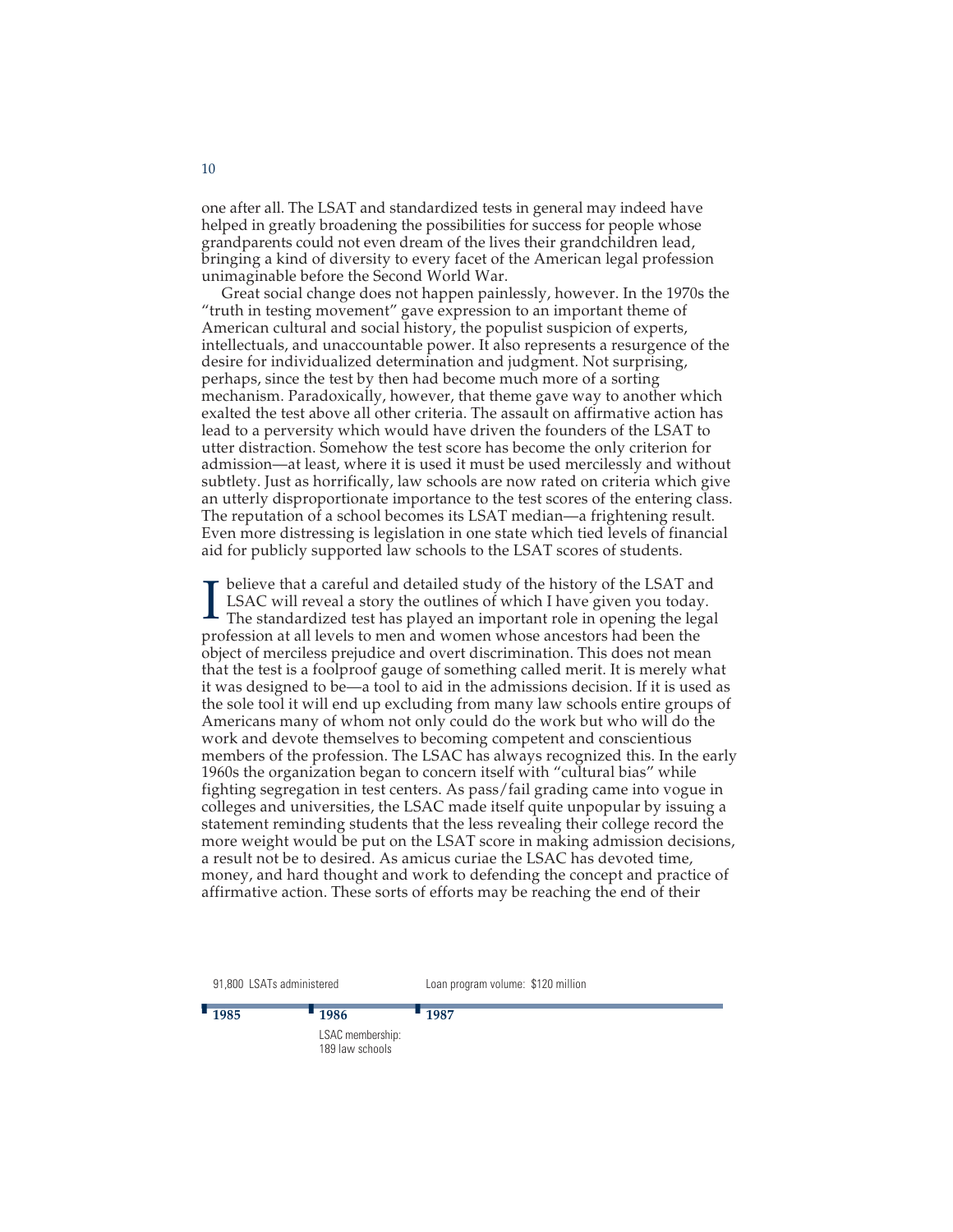usefulness. The singling out of the test score as the sole valid criterion for admissions has become a force seemingly sweeping all before it.

What then of the future of the LSAT? Can the test die and be reborn in a subvert its misuse? At this meeting, sessions are being held to investigate what will subvert its misuse? At this meeting, sessions are being held t form that will still be of help in making admission decisions but will subvert its misuse? At this meeting, sessions are being held to investigate what skills are important to success in law study as part of the attempt to design a new LSAT, administered by computer and which to some degree will be customized to each candidate. And perhaps that is an important part of the answer. If we can identify a broad range of qualities and aptitudes that contribute to success in law school perhaps we can have many LSATs, each of which tests some different combination of qualities and abilities. Not only will each applicant be able to show him- or herself to best advantage, but with a multiplicity of scores, the rating of schools based on LSAT scores will have far less meaning. We can return the test to what it was created to be—one factor in making an informed decision on admission to law school; it will truly be an admissions test. Willard Pedrick first made the point more than 50 years ago. At that November 1947 meeting he suggested that the term aptitude test be avoided. If a candidate did poorly on an "aptitude" test, he might feel that he was untalented. The truth was that his talents simply lay elsewhere. Pedrick's view prevailed, at least as to nomenclature. It should continue to inspire us.

This quest for a new and better test is of the highest importance because the American legal profession is at the very heart of American life. Occasionally I get to perform at our sessions for admitted students as part of the effort to convert them—a term I love. I tell them an anecdote about my father and a story—stripped of their parochial references that talk goes something like this:

When I was a child growing up in the suburbs of Buffalo, I attended the local public elementary school where every morning we began the school day with the Regents' Prayer, a rather innocuous few lines invoking the Deity's blessings on ourselves and our school. Innocuous as it was—and one wonders whether something innocuous can be a prayer—the Supreme Court of the United States held that its enforced recitation violated the anti-establishment clause of the First Amendment. The reaction to that decision was swift and has been consistent, generally along the lines that to prevent children from praying means they will not grow up to be conscientious, public-spirited citizens. That assertion has always exasperated my father. His prescription for raising good citizens is to have school children recite the Bills of Rights—one amendment a day for ten days, and when they are done, start all over again. His hope is that by the time those children become young adults they will be so imbued with a passionate love of the guarantees of the Bill of Rights that they will never stand for their slightest infringement.